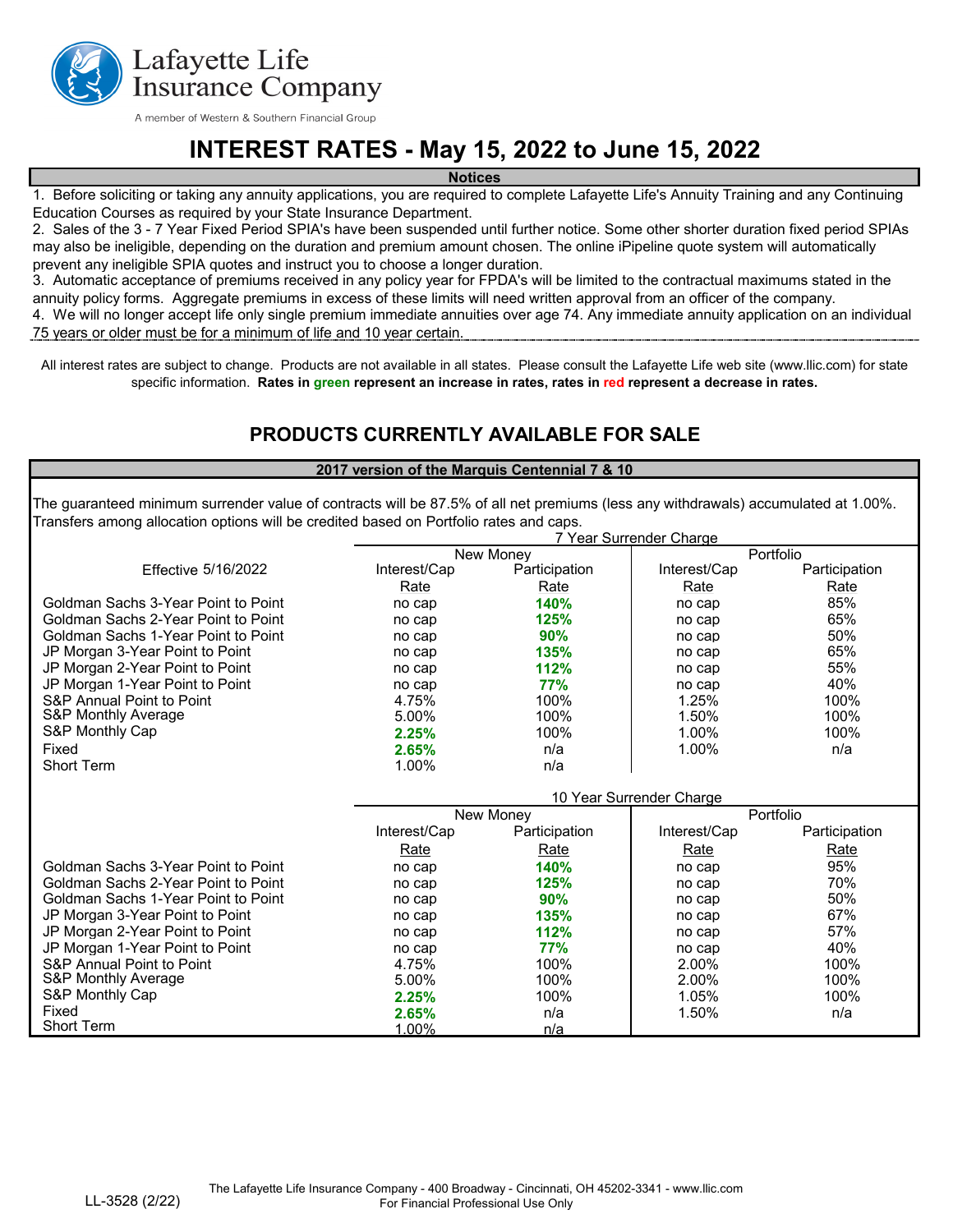#### **Marquis SP**

The guaranteed minimum surrender value of contracts will be 87.5% of all net premiums (less any withdrawals) accumulated at 1.00%. Marquis SP policies funded by 1035 exchanges and qualified transfers will receive the rates in effect upon the application sign date ("rate lock"), while Marquis SP policies funded by "cash with app" will receive the rates in effect upon the policy date. To qualify for rate lock, all paperwork must be received in good order within 10 calendar days of the application sign date and all premium must be received within 60 days of the application sign date. Please see the agent reference manual for details.

|                                            | <b>New Money</b> |               |              |               |  |
|--------------------------------------------|------------------|---------------|--------------|---------------|--|
|                                            |                  | 7 Year        |              | 10 Year       |  |
| <b>Effective 5/15/2022</b>                 | Interest/Cap     | Participation | Interest/Cap | Participation |  |
|                                            | Rate             | Rate          | Rate         | Rate          |  |
| Goldman Sachs 3-Year Point to Point        | no cap           | <b>150%</b>   | no cap       | <b>150%</b>   |  |
| <b>Goldman Sachs 2-Year Point to Point</b> | no cap           | 135%          | no cap       | 135%          |  |
| Goldman Sachs 1-Year Point to Point        | no cap           | 95%           | no cap       | 95%           |  |
| JP Morgan 3-Year Point to Point            | no cap           | 142%          | no cap       | 142%          |  |
| JP Morgan 2-Year Point to Point            | no cap           | 117%          | no cap       | 117%          |  |
| JP Morgan 1-Year Point to Point            | no cap           | 82%           | no cap       | 82%           |  |
| S&P Annual Point to Point                  | 5.50%            | 100%          | 5.50%        | 100%          |  |
| <b>S&amp;P Monthly Average</b>             | 5.00%            | 100%          | 5.00%        | 100%          |  |
| Fixed                                      | 2.80%            | n/a           | 2.80%        | n/a           |  |
| <b>Short Term</b>                          | 1.00%            | n/a           | 1.00%        | n/a           |  |

**2012 version of the Group Marquis Centennial - Qualified Markets Only**

The guaranteed minimum surrender value of these contracts will be 87.5% of all premiums (less any withdrawals) accumulated at a guaranteed minimum interest rate (GMIR) between 1% and 3%. The GMIR for new issues will be re-evaluated quarterly based off of the 5-year Constant Maturity Treasury (CMT) rate reported by the Federal Reserve.

The GMIR for new issues in 2022 will be 1.00% (Subject to State Variations).

Transfers among allocation options will be credited based on New Money rates and caps.

*For all new business in these states: AZ, CA, CO, HI, IL, IN, LA, MN, NJ, OH, PA, TN, WI and the District of Columbia.*

|                                      | New Money    |               |              | Portfolio     |  |
|--------------------------------------|--------------|---------------|--------------|---------------|--|
| <b>Effective 5/16/2022</b>           | Interest/Cap | Participation | Interest/Cap | Participation |  |
|                                      | Rate         | Rate          | Rate         | Rate          |  |
| Goldman Sachs 3-Year Point to Point  | no cap       | 135%          | no cap       | 80%           |  |
| Goldman Sachs 2-Year Point to Point  | no cap       | 120%          | no cap       | 60%           |  |
| Goldman Sachs 1-Year Point to Point  | no cap       | 85%           | no cap       | 40%           |  |
| JP Morgan 3-Year Point to Point      | no cap       | 130%          | no cap       | 60%           |  |
| JP Morgan 2-Year Point to Point      | no cap       | <b>107%</b>   | no cap       | 50%           |  |
| JP Morgan 1-Year Point to Point      | no cap       | 72%           | no cap       | 37%           |  |
| <b>S&amp;P Annual Point to Point</b> | 4.00%        | 100%          | 1.75%        | 100%          |  |
| S&P Monthly Average                  | 4.25%        | 100%          | 1.75%        | 100%          |  |
| S&P Monthly Cap                      | 2.15%        | 100%          | 1.00%        | 100%          |  |
| Fixed                                | 2.50%        | n/a           | 1.35%        | n/a           |  |
| <b>Short Term</b>                    | 1.00%        | n/a           |              |               |  |
|                                      |              |               |              |               |  |

| <b>Premium Deposit Fund Riders</b>                                              |                    |  |  |  |
|---------------------------------------------------------------------------------|--------------------|--|--|--|
| The PDF Max rate applies to policies with application date on or after 5/15/22. |                    |  |  |  |
| New Premium Deposit Fund Max Rider<br>New Premium Deposit Fund Rider            | $3.50\%$<br>$00\%$ |  |  |  |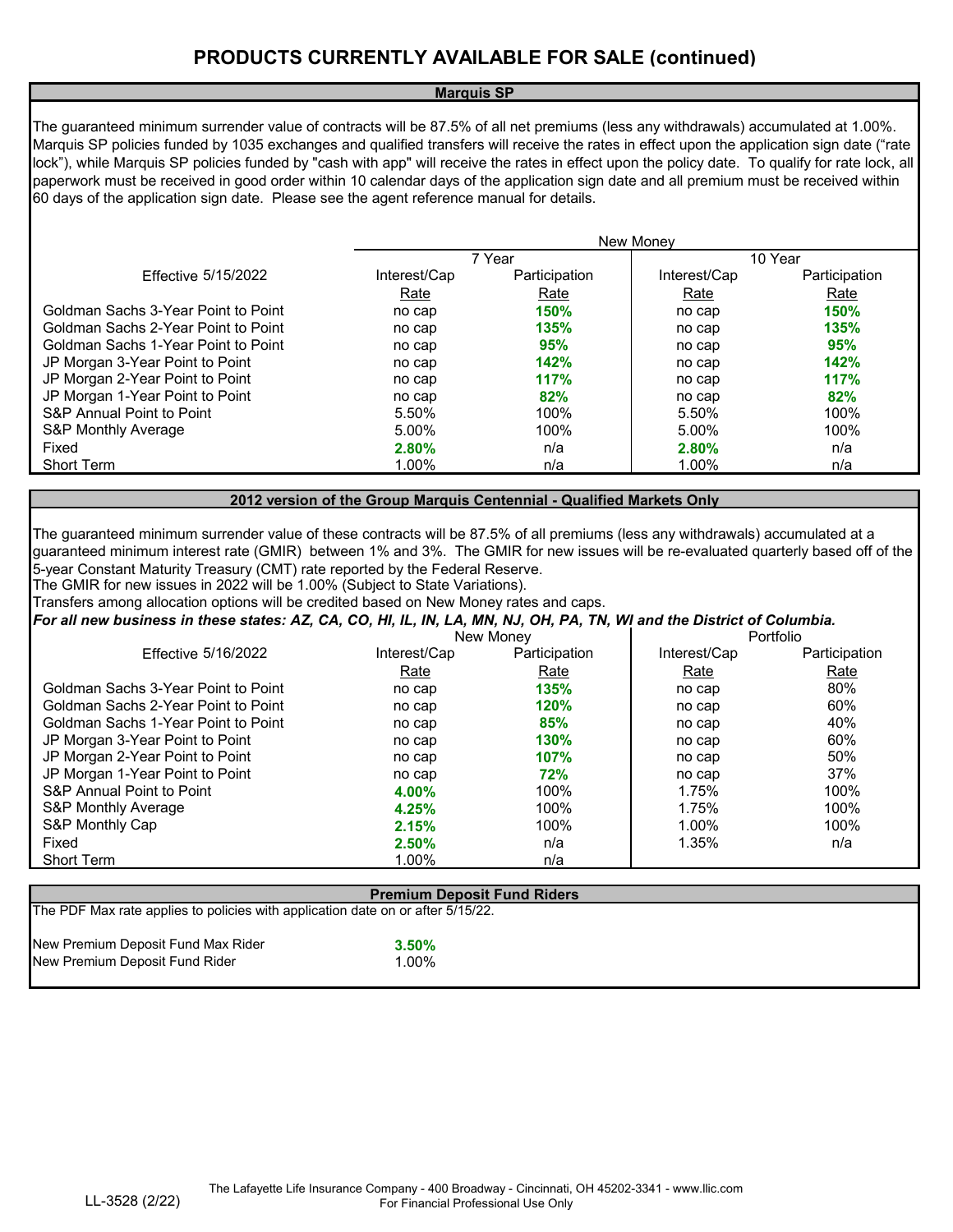### **PRODUCTS CURRENTLY AVAILABLE FOR SALE (continued)**

#### **2006 version of the Group Marquis Centennial - Qualified Markets Only**

*For all new business in the following states: AL, AR, CT, DE, GA, IA, ID, KS, KY, MA, MD, ME, MI, MO, MS, MT, NC, ND, NE, NH, NM, NV, OK, OR, RI, SC, SD, UT, VA, VT, WA, WV, and WY.* The guaranteed minimum surrender value of these contracts is 90% of premiums, less withdrawals, accumulated at 3%.

Transfers among allocation options will be credited based on New Money rates and caps.

|                                      | <b>New Money</b> |               |              | Portfolio     |  |
|--------------------------------------|------------------|---------------|--------------|---------------|--|
| <b>Effective 5/16/2022</b>           | Interest/Cap     | Participation | Interest/Cap | Participation |  |
|                                      | <b>Rate</b>      | <b>Rate</b>   | <b>Rate</b>  | <u>Rate</u>   |  |
| Goldman Sachs 3-Year Point to Point  | no cap           | 130%          | no cap       | 90%           |  |
| Goldman Sachs 2-Year Point to Point  | no cap           | 120%          | no cap       | 70%           |  |
| Goldman Sachs 1-Year Point to Point  | no cap           | 85%           | no cap       | 45%           |  |
| JP Morgan 3-Year Point to Point      | no cap           | 127%          | no cap       | 67%           |  |
| JP Morgan 2-Year Point to Point      | no cap           | 107%          | no cap       | 52%           |  |
| JP Morgan 1-Year Point to Point      | no cap           | 72%           | no cap       | 40%           |  |
| <b>S&amp;P Annual Point to Point</b> | 4.00%            | 100%          | 2.00%        | 100%          |  |
| <b>S&amp;P Monthly Average</b>       | 4.25%            | 100%          | 2.00%        | 100%          |  |
| S&P Monthly Cap                      | 2.10%            | 100%          | 1.05%        | 100%          |  |
| Fixed                                | 2.50%            | n/a           | 1.50%        | n/a           |  |
| <b>Short Term</b>                    | 1.50%            | n/a           |              |               |  |

#### **Group Marquis Flex - Qualified Markets Only**

*For all new business in the following states: FL and TX.* The guaranteed minimum interest rate for these contracts will be 3%. *Rates also apply to existing business.*

| .<br>້                 |            | Fixed                      |                        | <b>Participation Rate</b> | Cap Rate       |  |
|------------------------|------------|----------------------------|------------------------|---------------------------|----------------|--|
|                        | Guaranteed | New Money                  | Portfolio              |                           | Annual         |  |
|                        | Rate       | Rate                       | Rate                   |                           | Point to Point |  |
| <b>Effective Date:</b> |            | 5/16/2022                  | 5/16/2022              | 5/16/2022                 | 5/16/2022      |  |
|                        |            | <b>Non-Oregon Business</b> |                        |                           |                |  |
| Group                  | 3.00%      | 3.00%                      | 3.00%                  | 100.00%                   | 3.00%          |  |
|                        |            |                            | <b>Oregon Business</b> |                           |                |  |
| <b>Group</b>           | 3.00%      | 3.00%                      | 3.00%                  | 40.00%                    | 5.00%          |  |

Asset Retention Account Interest Rate: 0.10% subject to change

0.10% **Miscellaneous Rates - effective 5/16/2022**

#### **Variable (Dynamic) Loan Interest Rate**

Loan interest rates are reset annually on the policy anniversary. The rate applicable to all loans on a policy is from the table below based on the month of the policy anniversary that begins the policy year.

| <b>Month of Policy Anniversary</b> | <b>Policy Year</b> | <b>Loan Rate</b> |
|------------------------------------|--------------------|------------------|
| January                            | 2022-2023          | 5.00%            |
| February                           | 2022-2023          | 5.00%            |
| March                              | 2022-2023          | 5.00%            |
| April                              | 2022-2023          | 5.00%            |
| May                                | 2022-2023          | 5.00%            |
| June                               | 2022-2023          | 5.00%            |
| July                               | 2021-2022          | 5.00%            |
| August                             | 2021-2022          | 5.00%            |
| September                          | 2021-2022          | 5.00%            |
| October                            | 2021-2022          | 5.00%            |
| <b>November</b>                    | 2021-2022          | 5.00%            |
| December                           | 2021-2022          | 5.00%            |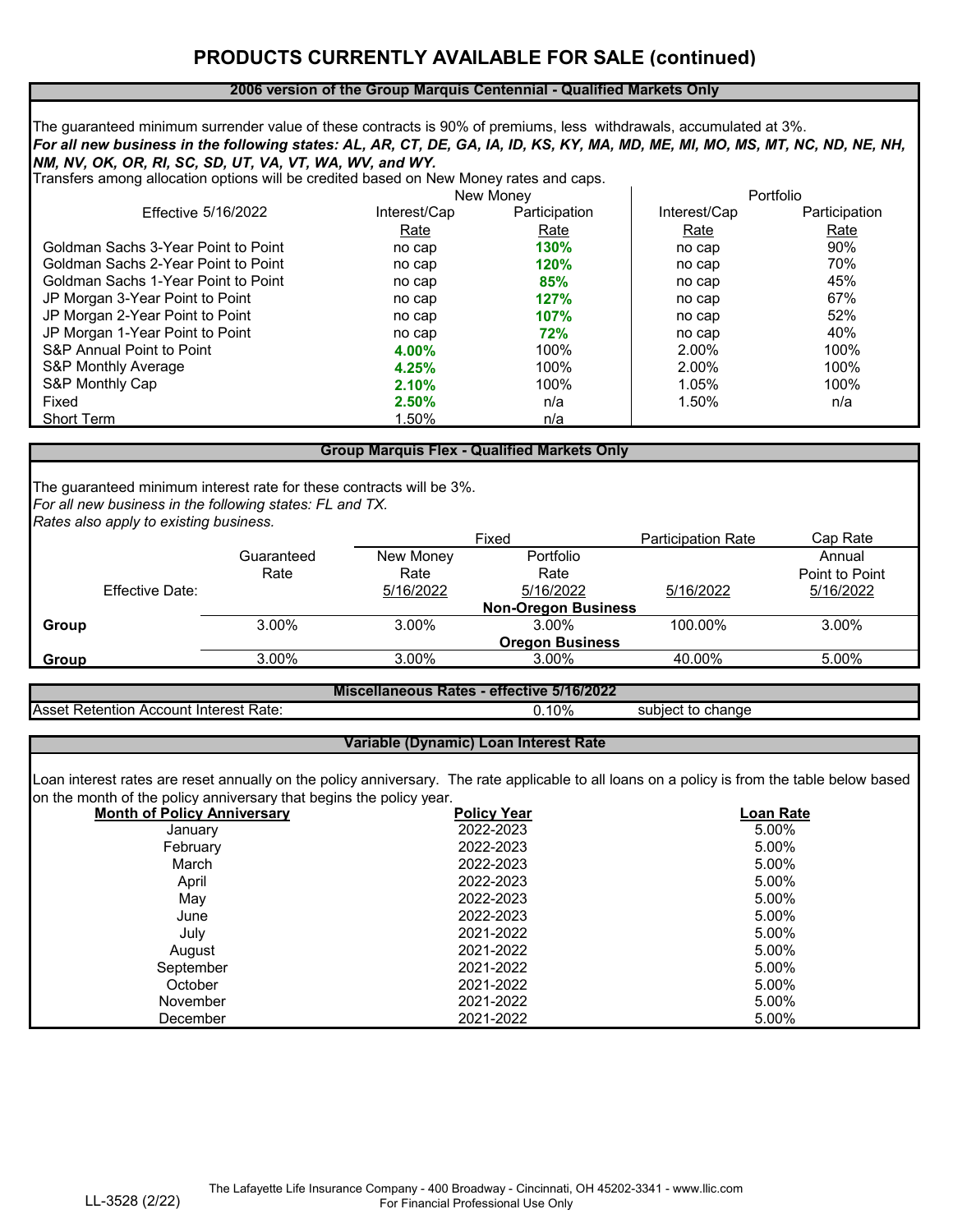## **RENEWAL RATES FOR MARQUIS SP**

|                                               | <b>Marquis SP</b>                             |                                                         |              |               |  |
|-----------------------------------------------|-----------------------------------------------|---------------------------------------------------------|--------------|---------------|--|
| (Contracts that Swept on 6/14/21 and 6/27/21) |                                               |                                                         |              |               |  |
|                                               |                                               | 7 Year                                                  |              | 10 Year       |  |
|                                               | Interest/Cap                                  | Participation                                           | Interest/Cap | Participation |  |
|                                               | <b>Rate</b>                                   | <b>Rate</b>                                             | <b>Rate</b>  | <b>Rate</b>   |  |
| Goldman Sachs 3-Year Point to Point           | no cap                                        | 100%                                                    | no cap       | 100%          |  |
| Goldman Sachs 2-Year Point to Point           | no cap                                        | 60%                                                     | no cap       | 55%           |  |
| <b>Goldman Sachs 1-Year Point to Point</b>    | no cap                                        | 45%                                                     | no cap       | 40%           |  |
| JP Morgan 3-Year Point to Point               | no cap                                        | 57%                                                     | no cap       | 55%           |  |
| JP Morgan 2-Year Point to Point               | no cap                                        | 52%                                                     | no cap       | 47%           |  |
| JP Morgan 1-Year Point to Point               | no cap                                        | 35%                                                     | no cap       | 32%           |  |
| <b>S&amp;P Annual Point to Point</b>          | 3.25%                                         | 100%                                                    | 3.00%        | 100%          |  |
| <b>S&amp;P Monthly Average</b>                | 2.50%                                         | 100%                                                    | 2.25%        | 100%          |  |
| Fixed                                         | 1.30%                                         | n/a                                                     | 1.25%        | n/a           |  |
|                                               |                                               |                                                         |              |               |  |
|                                               | (Contracts that Swept on 6/14/20 and 6/27/20) |                                                         |              |               |  |
|                                               |                                               | $\overline{7}$ Year                                     |              | 10 Year       |  |
|                                               | Interest/Cap                                  | Participation                                           | Interest/Cap | Participation |  |
|                                               | <b>Rate</b>                                   | <b>Rate</b>                                             | <b>Rate</b>  | <u>Rate</u>   |  |
| Goldman Sachs 3-Year Point to Point           | no cap                                        | 100%                                                    | no cap       | 100%          |  |
| Goldman Sachs 2-Year Point to Point           | no cap                                        | 60%                                                     | no cap       | 60%           |  |
| <b>Goldman Sachs 1-Year Point to Point</b>    | no cap                                        | 40%                                                     | no cap       | 40%           |  |
| JP Morgan 3-Year Point to Point               | no cap                                        | 57%                                                     | no cap       | 57%           |  |
| JP Morgan 2-Year Point to Point               | no cap                                        | 50%                                                     | no cap       | 50%           |  |
| JP Morgan 1-Year Point to Point               | no cap                                        | 35%                                                     | no cap       | 35%           |  |
| <b>S&amp;P Annual Point to Point</b>          | 2.75%                                         | 100%                                                    | 2.50%        | 100%          |  |
| <b>S&amp;P Monthly Average</b>                | 2.00%                                         | 100%                                                    | 1.75%        | 100%          |  |
| Fixed                                         | 1.20%                                         | n/a                                                     | 1.20%        | n/a           |  |
|                                               |                                               |                                                         |              |               |  |
|                                               |                                               | (Contracts that Swept on 6/14/19 and 6/27/19)<br>7 Year |              | 10 Year       |  |
|                                               | Interest/Cap                                  | Participation                                           | Interest/Cap | Participation |  |
|                                               | Rate                                          | <b>Rate</b>                                             | Rate         | <b>Rate</b>   |  |
| <b>Goldman Sachs 3-Year Point to Point</b>    | no cap                                        | 115%                                                    | no cap       | 110%          |  |
| Goldman Sachs 2-Year Point to Point           | no cap                                        | 95%                                                     | no cap       | 90%           |  |
| <b>Goldman Sachs 1-Year Point to Point</b>    | no cap                                        | 65%                                                     | no cap       | 60%           |  |
| JP Morgan 3-Year Point to Point               | no cap                                        | 92%                                                     | no cap       | 90%           |  |
| JP Morgan 2-Year Point to Point               | no cap                                        | 80%                                                     | no cap       | 75%           |  |
| JP Morgan 1-Year Point to Point               | no cap                                        | 55%                                                     | no cap       | 52%           |  |
| <b>S&amp;P Annual Point to Point</b>          | 3.00%                                         | 100%                                                    | 2.75%        | 100%          |  |
| <b>S&amp;P Monthly Average</b>                | 3.25%                                         | 100%                                                    | 3.00%        | 100%          |  |
|                                               |                                               |                                                         |              |               |  |
| Fixed                                         | 1.90%                                         | n/a                                                     | 1.80%        | n/a           |  |
|                                               |                                               |                                                         |              |               |  |

Renewal rates for Marquis SP policies are delivered to policyowners annually. For renewal rates on policies that swept in prior years, please contact the Home Office.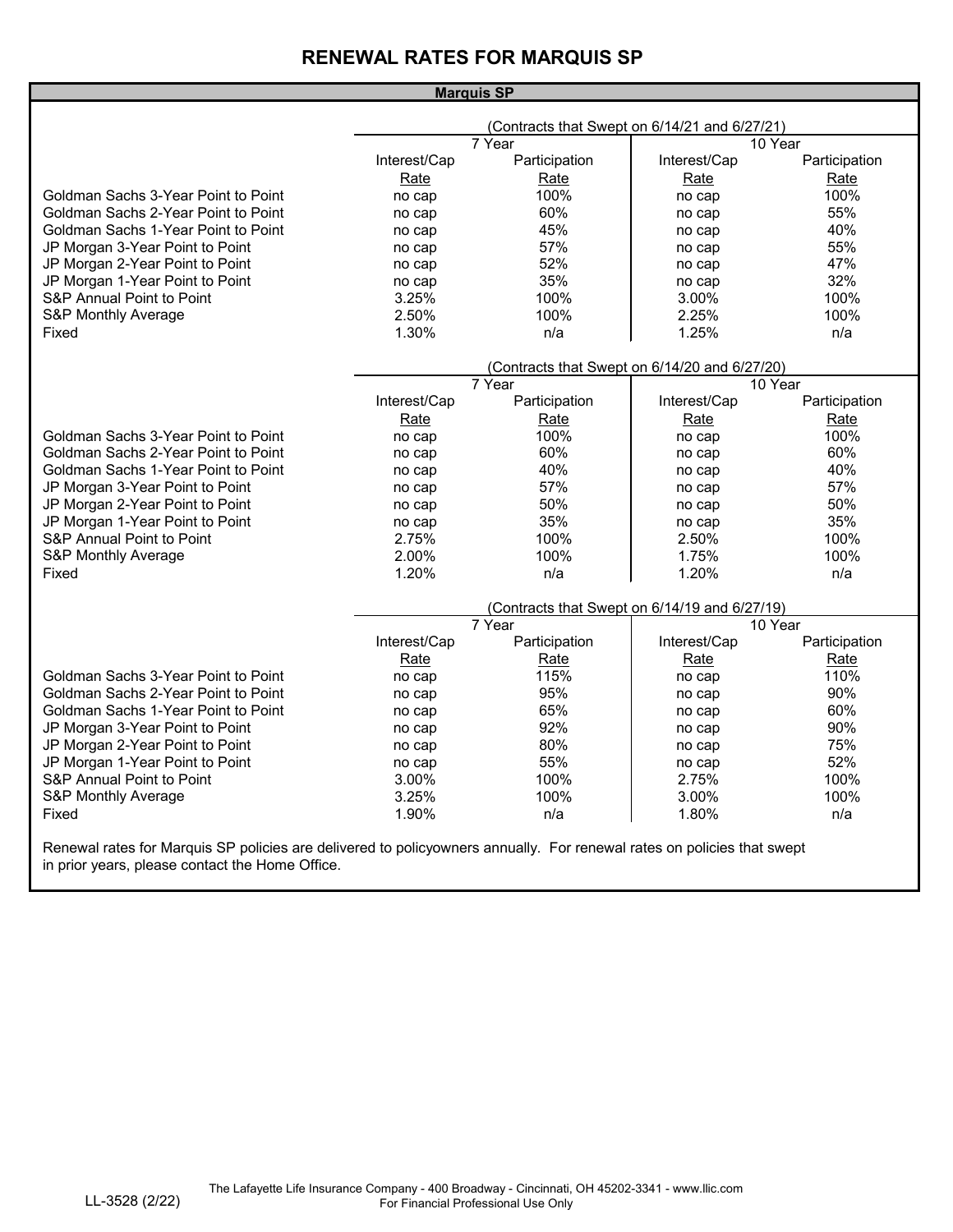### **DISCONTINUED AND SUSPENDED PRODUCTS**

#### **2012 version of the Marquis Centennial 7 & 10**

The guaranteed minimum surrender value of these contracts will be 87.5% of all net premiums (less any withdrawals) accumulated at a guaranteed minimum interest rate (GMIR) between 1% and 3%. The GMIR for new issues will be re-evaluated quarterly based off of the 5-year Constant Maturity Treasury (CMT) rate reported by the Federal Reserve.

Transfers among allocation options will be credited based on New Money rates and caps.

|                                      |                |               | 7 Year Surrender Charge  |               |
|--------------------------------------|----------------|---------------|--------------------------|---------------|
|                                      |                | New Money     |                          | Portfolio     |
| <b>Effective 5/16/2022</b>           | Interest/Cap   | Participation | Interest/Cap             | Participation |
|                                      | Rate           | Rate          | Rate                     | Rate          |
| Goldman Sachs 3-Year Point to Point  | no cap         | 140%          | no cap                   | 70%           |
| Goldman Sachs 2-Year Point to Point  | no cap         | 125%          | no cap                   | 50%           |
| Goldman Sachs 1-Year Point to Point  | no cap         | 90%           | no cap                   | 35%           |
| JP Morgan 3-Year Point to Point      | no cap         | 135%          | no cap                   | 52%           |
| JP Morgan 2-Year Point to Point      | no cap         | 112%          | no cap                   | 47%           |
| JP Morgan 1-Year Point to Point      | no cap         | 77%           | no cap                   | 35%           |
| <b>S&amp;P Annual Point to Point</b> | 4.25%          | 100%          | 1.00%                    | 100%          |
| <b>S&amp;P Monthly Average</b>       | 4.75%          | 100%          | 1.25%                    | 100%          |
| S&P Monthly Cap                      | 2.30%          | 100%          | 1.00%                    | 100%          |
| Fixed                                | 2.65%          | n/a           | 1.00%                    | n/a           |
| <b>Short Term</b>                    | 1.00%          | n/a           |                          |               |
|                                      |                |               |                          |               |
|                                      |                |               | 10 Year Surrender Charge |               |
|                                      | New Money      |               |                          | Portfolio     |
|                                      | Interest/Cap   | Participation | Interest/Cap             | Participation |
|                                      | <b>Rate</b>    | <u>Rate</u>   | <b>Rate</b>              | <u>Rate</u>   |
| Goldman Sachs 3-Year Point to Point  | no cap         | 140%          | no cap                   | 90%           |
| Goldman Sachs 2-Year Point to Point  | no cap         | 125%          | no cap                   | 65%           |
| Goldman Sachs 1-Year Point to Point  |                |               |                          |               |
|                                      | no cap         | 90%           | no cap                   | 45%           |
| JP Morgan 3-Year Point to Point      | no cap         | 135%          | no cap                   | 65%           |
| JP Morgan 2-Year Point to Point      | no cap         | 112%          | no cap                   | 55%           |
| JP Morgan 1-Year Point to Point      | no cap         | 77%           | no cap                   | 40%           |
| <b>S&amp;P Annual Point to Point</b> | 4.25%          | 100%          | 1.75%                    | 100%          |
| <b>S&amp;P Monthly Average</b>       | 4.75%          | 100%          | 2.00%                    | 100%          |
| S&P Monthly Cap                      | 2.30%          | 100%          | 1.00%                    | 100%          |
| Fixed<br><b>Short Term</b>           | 2.65%<br>1.00% | n/a           | 1.30%                    | n/a           |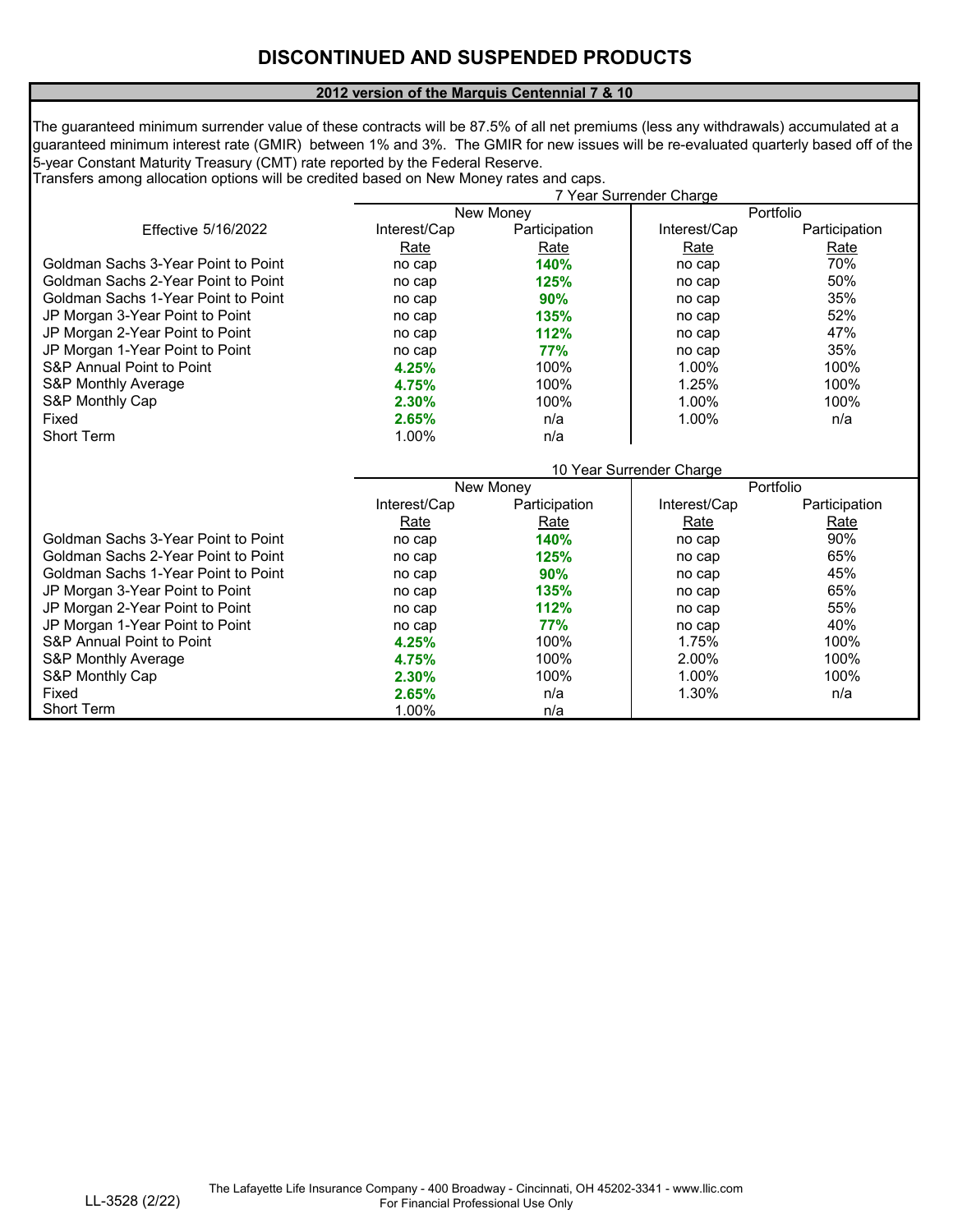#### **2006 version of the Marquis Centennial 3, 5, 7 & 10 and 10 with Premium Bonus Rider (PBR)**

Transfers among allocation options will be credited based on New Money rates and caps. The guaranteed minimum surrender value of these contracts is 90% of all net premiums (less any withdrawals) accumulated at 3%. The Premium Bonus was 5%, and it currently is credited with a 1.00% fixed interest rate.

| Portfolio<br>New Money<br><b>Effective 5/16/2022</b><br>Interest/Cap<br>Participation<br>Interest/Cap<br>Participation<br>Rate<br><b>Rate</b><br><b>Rate</b><br><b>Rate</b><br>65%<br>Goldman Sachs 3-Year Point to Point<br>130%<br>no cap<br>no cap<br>50%<br>Goldman Sachs 2-Year Point to Point<br>120%<br>no cap<br>no cap<br>35%<br><b>Goldman Sachs 1-Year Point to Point</b><br>85%<br>no cap<br>no cap<br>50%<br>JP Morgan 3-Year Point to Point<br>127%<br>no cap<br>no cap<br>42%<br>JP Morgan 2-Year Point to Point<br>107%<br>no cap<br>no cap<br>32%<br>JP Morgan 1-Year Point to Point<br>72%<br>no cap<br>no cap<br><b>S&amp;P Annual Point to</b><br>100%<br>1.50%<br>100%<br>4.00%<br>4.25%<br>100%<br>100%<br>1.50%<br><b>S&amp;P Monthly Average</b><br>2.10%<br>100%<br>1.05%<br>100%<br>S&P Monthly Cap<br>2.50%<br>1.50%<br>Fixed<br>n/a<br>n/a<br><b>Short Term</b><br>1.50%<br>n/a<br>5 Year Surrender Charge<br>Portfolio<br>New Money<br>Interest/Cap<br>Participation<br>Interest/Cap<br>Participation<br><b>Effective 5/16/2022</b><br>Rate<br>Rate<br><b>Rate</b><br><b>Rate</b><br>65%<br>Goldman Sachs 3-Year Point to Point<br>130%<br>no cap<br>no cap<br>50%<br>Goldman Sachs 2-Year Point to Point<br>120%<br>no cap<br>no cap<br>35%<br><b>Goldman Sachs 1-Year Point to Point</b><br>85%<br>no cap<br>no cap<br>50%<br>JP Morgan 3-Year Point to Point<br>127%<br>no cap<br>no cap<br>42%<br>JP Morgan 2-Year Point to Point<br>107%<br>no cap<br>no cap<br>JP Morgan 1-Year Point to Point<br>32%<br>72%<br>no cap<br>no cap<br><b>S&amp;P Annual Point to Point</b><br>4.00%<br>100%<br>1.50%<br>100%<br><b>S&amp;P Monthly Average</b><br>4.25%<br>100%<br>1.50%<br>100%<br>100%<br>S&P Monthly Cap<br>2.10%<br>1.05%<br>100%<br>1.50%<br>2.50%<br>Fixed<br>n/a<br>n/a<br>1.50%<br><b>Short Term</b><br>n/a<br>7 Year Surrender Charge<br>Portfolio<br>New Money<br>Interest/Cap<br>Participation<br>Interest/Cap<br><b>Effective 5/16/2022</b><br>Participation<br>Rate<br><b>Rate</b><br><b>Rate</b><br><b>Rate</b><br>75%<br>Goldman Sachs 3-Year Point to Point<br>130%<br>no cap<br>no cap<br>60%<br>Goldman Sachs 2-Year Point to Point<br>120%<br>no cap<br>no cap<br>40%<br>Goldman Sachs 1-Year Point to Point<br>85%<br>no cap<br>no cap<br>57%<br>JP Morgan 3-Year Point to Point<br>127%<br>no cap<br>no cap<br>JP Morgan 2-Year Point to Point<br>47%<br>107%<br>no cap<br>no cap<br>37%<br>JP Morgan 1-Year Point to Point<br>72%<br>no cap<br>no cap<br><b>S&amp;P Annual Point to Point</b><br>4.00%<br>100%<br>1.50%<br>100%<br><b>S&amp;P Monthly Average</b><br>100%<br>100%<br>4.25%<br>1.50%<br>2.10%<br>100%<br>1.05%<br>100%<br>S&P Monthly Cap<br>2.50%<br>1.50%<br>Fixed<br>n/a<br>n/a<br>1.50%<br><b>Short Term</b><br>n/a | 3 Year Surrender Charge |  |  |  |  |
|-----------------------------------------------------------------------------------------------------------------------------------------------------------------------------------------------------------------------------------------------------------------------------------------------------------------------------------------------------------------------------------------------------------------------------------------------------------------------------------------------------------------------------------------------------------------------------------------------------------------------------------------------------------------------------------------------------------------------------------------------------------------------------------------------------------------------------------------------------------------------------------------------------------------------------------------------------------------------------------------------------------------------------------------------------------------------------------------------------------------------------------------------------------------------------------------------------------------------------------------------------------------------------------------------------------------------------------------------------------------------------------------------------------------------------------------------------------------------------------------------------------------------------------------------------------------------------------------------------------------------------------------------------------------------------------------------------------------------------------------------------------------------------------------------------------------------------------------------------------------------------------------------------------------------------------------------------------------------------------------------------------------------------------------------------------------------------------------------------------------------------------------------------------------------------------------------------------------------------------------------------------------------------------------------------------------------------------------------------------------------------------------------------------------------------------------------------------------------------------------------------------------------------------------------------------------------------------------------------------------------------------------------------------------------------------------------------------------------------------------------------------------------------------------------|-------------------------|--|--|--|--|
|                                                                                                                                                                                                                                                                                                                                                                                                                                                                                                                                                                                                                                                                                                                                                                                                                                                                                                                                                                                                                                                                                                                                                                                                                                                                                                                                                                                                                                                                                                                                                                                                                                                                                                                                                                                                                                                                                                                                                                                                                                                                                                                                                                                                                                                                                                                                                                                                                                                                                                                                                                                                                                                                                                                                                                                               |                         |  |  |  |  |
|                                                                                                                                                                                                                                                                                                                                                                                                                                                                                                                                                                                                                                                                                                                                                                                                                                                                                                                                                                                                                                                                                                                                                                                                                                                                                                                                                                                                                                                                                                                                                                                                                                                                                                                                                                                                                                                                                                                                                                                                                                                                                                                                                                                                                                                                                                                                                                                                                                                                                                                                                                                                                                                                                                                                                                                               |                         |  |  |  |  |
|                                                                                                                                                                                                                                                                                                                                                                                                                                                                                                                                                                                                                                                                                                                                                                                                                                                                                                                                                                                                                                                                                                                                                                                                                                                                                                                                                                                                                                                                                                                                                                                                                                                                                                                                                                                                                                                                                                                                                                                                                                                                                                                                                                                                                                                                                                                                                                                                                                                                                                                                                                                                                                                                                                                                                                                               |                         |  |  |  |  |
|                                                                                                                                                                                                                                                                                                                                                                                                                                                                                                                                                                                                                                                                                                                                                                                                                                                                                                                                                                                                                                                                                                                                                                                                                                                                                                                                                                                                                                                                                                                                                                                                                                                                                                                                                                                                                                                                                                                                                                                                                                                                                                                                                                                                                                                                                                                                                                                                                                                                                                                                                                                                                                                                                                                                                                                               |                         |  |  |  |  |
|                                                                                                                                                                                                                                                                                                                                                                                                                                                                                                                                                                                                                                                                                                                                                                                                                                                                                                                                                                                                                                                                                                                                                                                                                                                                                                                                                                                                                                                                                                                                                                                                                                                                                                                                                                                                                                                                                                                                                                                                                                                                                                                                                                                                                                                                                                                                                                                                                                                                                                                                                                                                                                                                                                                                                                                               |                         |  |  |  |  |
|                                                                                                                                                                                                                                                                                                                                                                                                                                                                                                                                                                                                                                                                                                                                                                                                                                                                                                                                                                                                                                                                                                                                                                                                                                                                                                                                                                                                                                                                                                                                                                                                                                                                                                                                                                                                                                                                                                                                                                                                                                                                                                                                                                                                                                                                                                                                                                                                                                                                                                                                                                                                                                                                                                                                                                                               |                         |  |  |  |  |
|                                                                                                                                                                                                                                                                                                                                                                                                                                                                                                                                                                                                                                                                                                                                                                                                                                                                                                                                                                                                                                                                                                                                                                                                                                                                                                                                                                                                                                                                                                                                                                                                                                                                                                                                                                                                                                                                                                                                                                                                                                                                                                                                                                                                                                                                                                                                                                                                                                                                                                                                                                                                                                                                                                                                                                                               |                         |  |  |  |  |
|                                                                                                                                                                                                                                                                                                                                                                                                                                                                                                                                                                                                                                                                                                                                                                                                                                                                                                                                                                                                                                                                                                                                                                                                                                                                                                                                                                                                                                                                                                                                                                                                                                                                                                                                                                                                                                                                                                                                                                                                                                                                                                                                                                                                                                                                                                                                                                                                                                                                                                                                                                                                                                                                                                                                                                                               |                         |  |  |  |  |
|                                                                                                                                                                                                                                                                                                                                                                                                                                                                                                                                                                                                                                                                                                                                                                                                                                                                                                                                                                                                                                                                                                                                                                                                                                                                                                                                                                                                                                                                                                                                                                                                                                                                                                                                                                                                                                                                                                                                                                                                                                                                                                                                                                                                                                                                                                                                                                                                                                                                                                                                                                                                                                                                                                                                                                                               |                         |  |  |  |  |
|                                                                                                                                                                                                                                                                                                                                                                                                                                                                                                                                                                                                                                                                                                                                                                                                                                                                                                                                                                                                                                                                                                                                                                                                                                                                                                                                                                                                                                                                                                                                                                                                                                                                                                                                                                                                                                                                                                                                                                                                                                                                                                                                                                                                                                                                                                                                                                                                                                                                                                                                                                                                                                                                                                                                                                                               |                         |  |  |  |  |
|                                                                                                                                                                                                                                                                                                                                                                                                                                                                                                                                                                                                                                                                                                                                                                                                                                                                                                                                                                                                                                                                                                                                                                                                                                                                                                                                                                                                                                                                                                                                                                                                                                                                                                                                                                                                                                                                                                                                                                                                                                                                                                                                                                                                                                                                                                                                                                                                                                                                                                                                                                                                                                                                                                                                                                                               |                         |  |  |  |  |
|                                                                                                                                                                                                                                                                                                                                                                                                                                                                                                                                                                                                                                                                                                                                                                                                                                                                                                                                                                                                                                                                                                                                                                                                                                                                                                                                                                                                                                                                                                                                                                                                                                                                                                                                                                                                                                                                                                                                                                                                                                                                                                                                                                                                                                                                                                                                                                                                                                                                                                                                                                                                                                                                                                                                                                                               |                         |  |  |  |  |
|                                                                                                                                                                                                                                                                                                                                                                                                                                                                                                                                                                                                                                                                                                                                                                                                                                                                                                                                                                                                                                                                                                                                                                                                                                                                                                                                                                                                                                                                                                                                                                                                                                                                                                                                                                                                                                                                                                                                                                                                                                                                                                                                                                                                                                                                                                                                                                                                                                                                                                                                                                                                                                                                                                                                                                                               |                         |  |  |  |  |
|                                                                                                                                                                                                                                                                                                                                                                                                                                                                                                                                                                                                                                                                                                                                                                                                                                                                                                                                                                                                                                                                                                                                                                                                                                                                                                                                                                                                                                                                                                                                                                                                                                                                                                                                                                                                                                                                                                                                                                                                                                                                                                                                                                                                                                                                                                                                                                                                                                                                                                                                                                                                                                                                                                                                                                                               |                         |  |  |  |  |
|                                                                                                                                                                                                                                                                                                                                                                                                                                                                                                                                                                                                                                                                                                                                                                                                                                                                                                                                                                                                                                                                                                                                                                                                                                                                                                                                                                                                                                                                                                                                                                                                                                                                                                                                                                                                                                                                                                                                                                                                                                                                                                                                                                                                                                                                                                                                                                                                                                                                                                                                                                                                                                                                                                                                                                                               |                         |  |  |  |  |
|                                                                                                                                                                                                                                                                                                                                                                                                                                                                                                                                                                                                                                                                                                                                                                                                                                                                                                                                                                                                                                                                                                                                                                                                                                                                                                                                                                                                                                                                                                                                                                                                                                                                                                                                                                                                                                                                                                                                                                                                                                                                                                                                                                                                                                                                                                                                                                                                                                                                                                                                                                                                                                                                                                                                                                                               |                         |  |  |  |  |
|                                                                                                                                                                                                                                                                                                                                                                                                                                                                                                                                                                                                                                                                                                                                                                                                                                                                                                                                                                                                                                                                                                                                                                                                                                                                                                                                                                                                                                                                                                                                                                                                                                                                                                                                                                                                                                                                                                                                                                                                                                                                                                                                                                                                                                                                                                                                                                                                                                                                                                                                                                                                                                                                                                                                                                                               |                         |  |  |  |  |
|                                                                                                                                                                                                                                                                                                                                                                                                                                                                                                                                                                                                                                                                                                                                                                                                                                                                                                                                                                                                                                                                                                                                                                                                                                                                                                                                                                                                                                                                                                                                                                                                                                                                                                                                                                                                                                                                                                                                                                                                                                                                                                                                                                                                                                                                                                                                                                                                                                                                                                                                                                                                                                                                                                                                                                                               |                         |  |  |  |  |
|                                                                                                                                                                                                                                                                                                                                                                                                                                                                                                                                                                                                                                                                                                                                                                                                                                                                                                                                                                                                                                                                                                                                                                                                                                                                                                                                                                                                                                                                                                                                                                                                                                                                                                                                                                                                                                                                                                                                                                                                                                                                                                                                                                                                                                                                                                                                                                                                                                                                                                                                                                                                                                                                                                                                                                                               |                         |  |  |  |  |
|                                                                                                                                                                                                                                                                                                                                                                                                                                                                                                                                                                                                                                                                                                                                                                                                                                                                                                                                                                                                                                                                                                                                                                                                                                                                                                                                                                                                                                                                                                                                                                                                                                                                                                                                                                                                                                                                                                                                                                                                                                                                                                                                                                                                                                                                                                                                                                                                                                                                                                                                                                                                                                                                                                                                                                                               |                         |  |  |  |  |
|                                                                                                                                                                                                                                                                                                                                                                                                                                                                                                                                                                                                                                                                                                                                                                                                                                                                                                                                                                                                                                                                                                                                                                                                                                                                                                                                                                                                                                                                                                                                                                                                                                                                                                                                                                                                                                                                                                                                                                                                                                                                                                                                                                                                                                                                                                                                                                                                                                                                                                                                                                                                                                                                                                                                                                                               |                         |  |  |  |  |
|                                                                                                                                                                                                                                                                                                                                                                                                                                                                                                                                                                                                                                                                                                                                                                                                                                                                                                                                                                                                                                                                                                                                                                                                                                                                                                                                                                                                                                                                                                                                                                                                                                                                                                                                                                                                                                                                                                                                                                                                                                                                                                                                                                                                                                                                                                                                                                                                                                                                                                                                                                                                                                                                                                                                                                                               |                         |  |  |  |  |
|                                                                                                                                                                                                                                                                                                                                                                                                                                                                                                                                                                                                                                                                                                                                                                                                                                                                                                                                                                                                                                                                                                                                                                                                                                                                                                                                                                                                                                                                                                                                                                                                                                                                                                                                                                                                                                                                                                                                                                                                                                                                                                                                                                                                                                                                                                                                                                                                                                                                                                                                                                                                                                                                                                                                                                                               |                         |  |  |  |  |
|                                                                                                                                                                                                                                                                                                                                                                                                                                                                                                                                                                                                                                                                                                                                                                                                                                                                                                                                                                                                                                                                                                                                                                                                                                                                                                                                                                                                                                                                                                                                                                                                                                                                                                                                                                                                                                                                                                                                                                                                                                                                                                                                                                                                                                                                                                                                                                                                                                                                                                                                                                                                                                                                                                                                                                                               |                         |  |  |  |  |
|                                                                                                                                                                                                                                                                                                                                                                                                                                                                                                                                                                                                                                                                                                                                                                                                                                                                                                                                                                                                                                                                                                                                                                                                                                                                                                                                                                                                                                                                                                                                                                                                                                                                                                                                                                                                                                                                                                                                                                                                                                                                                                                                                                                                                                                                                                                                                                                                                                                                                                                                                                                                                                                                                                                                                                                               |                         |  |  |  |  |
|                                                                                                                                                                                                                                                                                                                                                                                                                                                                                                                                                                                                                                                                                                                                                                                                                                                                                                                                                                                                                                                                                                                                                                                                                                                                                                                                                                                                                                                                                                                                                                                                                                                                                                                                                                                                                                                                                                                                                                                                                                                                                                                                                                                                                                                                                                                                                                                                                                                                                                                                                                                                                                                                                                                                                                                               |                         |  |  |  |  |
|                                                                                                                                                                                                                                                                                                                                                                                                                                                                                                                                                                                                                                                                                                                                                                                                                                                                                                                                                                                                                                                                                                                                                                                                                                                                                                                                                                                                                                                                                                                                                                                                                                                                                                                                                                                                                                                                                                                                                                                                                                                                                                                                                                                                                                                                                                                                                                                                                                                                                                                                                                                                                                                                                                                                                                                               |                         |  |  |  |  |
|                                                                                                                                                                                                                                                                                                                                                                                                                                                                                                                                                                                                                                                                                                                                                                                                                                                                                                                                                                                                                                                                                                                                                                                                                                                                                                                                                                                                                                                                                                                                                                                                                                                                                                                                                                                                                                                                                                                                                                                                                                                                                                                                                                                                                                                                                                                                                                                                                                                                                                                                                                                                                                                                                                                                                                                               |                         |  |  |  |  |
|                                                                                                                                                                                                                                                                                                                                                                                                                                                                                                                                                                                                                                                                                                                                                                                                                                                                                                                                                                                                                                                                                                                                                                                                                                                                                                                                                                                                                                                                                                                                                                                                                                                                                                                                                                                                                                                                                                                                                                                                                                                                                                                                                                                                                                                                                                                                                                                                                                                                                                                                                                                                                                                                                                                                                                                               |                         |  |  |  |  |
|                                                                                                                                                                                                                                                                                                                                                                                                                                                                                                                                                                                                                                                                                                                                                                                                                                                                                                                                                                                                                                                                                                                                                                                                                                                                                                                                                                                                                                                                                                                                                                                                                                                                                                                                                                                                                                                                                                                                                                                                                                                                                                                                                                                                                                                                                                                                                                                                                                                                                                                                                                                                                                                                                                                                                                                               |                         |  |  |  |  |
|                                                                                                                                                                                                                                                                                                                                                                                                                                                                                                                                                                                                                                                                                                                                                                                                                                                                                                                                                                                                                                                                                                                                                                                                                                                                                                                                                                                                                                                                                                                                                                                                                                                                                                                                                                                                                                                                                                                                                                                                                                                                                                                                                                                                                                                                                                                                                                                                                                                                                                                                                                                                                                                                                                                                                                                               |                         |  |  |  |  |
|                                                                                                                                                                                                                                                                                                                                                                                                                                                                                                                                                                                                                                                                                                                                                                                                                                                                                                                                                                                                                                                                                                                                                                                                                                                                                                                                                                                                                                                                                                                                                                                                                                                                                                                                                                                                                                                                                                                                                                                                                                                                                                                                                                                                                                                                                                                                                                                                                                                                                                                                                                                                                                                                                                                                                                                               |                         |  |  |  |  |
|                                                                                                                                                                                                                                                                                                                                                                                                                                                                                                                                                                                                                                                                                                                                                                                                                                                                                                                                                                                                                                                                                                                                                                                                                                                                                                                                                                                                                                                                                                                                                                                                                                                                                                                                                                                                                                                                                                                                                                                                                                                                                                                                                                                                                                                                                                                                                                                                                                                                                                                                                                                                                                                                                                                                                                                               |                         |  |  |  |  |
|                                                                                                                                                                                                                                                                                                                                                                                                                                                                                                                                                                                                                                                                                                                                                                                                                                                                                                                                                                                                                                                                                                                                                                                                                                                                                                                                                                                                                                                                                                                                                                                                                                                                                                                                                                                                                                                                                                                                                                                                                                                                                                                                                                                                                                                                                                                                                                                                                                                                                                                                                                                                                                                                                                                                                                                               |                         |  |  |  |  |
|                                                                                                                                                                                                                                                                                                                                                                                                                                                                                                                                                                                                                                                                                                                                                                                                                                                                                                                                                                                                                                                                                                                                                                                                                                                                                                                                                                                                                                                                                                                                                                                                                                                                                                                                                                                                                                                                                                                                                                                                                                                                                                                                                                                                                                                                                                                                                                                                                                                                                                                                                                                                                                                                                                                                                                                               |                         |  |  |  |  |
|                                                                                                                                                                                                                                                                                                                                                                                                                                                                                                                                                                                                                                                                                                                                                                                                                                                                                                                                                                                                                                                                                                                                                                                                                                                                                                                                                                                                                                                                                                                                                                                                                                                                                                                                                                                                                                                                                                                                                                                                                                                                                                                                                                                                                                                                                                                                                                                                                                                                                                                                                                                                                                                                                                                                                                                               |                         |  |  |  |  |
|                                                                                                                                                                                                                                                                                                                                                                                                                                                                                                                                                                                                                                                                                                                                                                                                                                                                                                                                                                                                                                                                                                                                                                                                                                                                                                                                                                                                                                                                                                                                                                                                                                                                                                                                                                                                                                                                                                                                                                                                                                                                                                                                                                                                                                                                                                                                                                                                                                                                                                                                                                                                                                                                                                                                                                                               |                         |  |  |  |  |
|                                                                                                                                                                                                                                                                                                                                                                                                                                                                                                                                                                                                                                                                                                                                                                                                                                                                                                                                                                                                                                                                                                                                                                                                                                                                                                                                                                                                                                                                                                                                                                                                                                                                                                                                                                                                                                                                                                                                                                                                                                                                                                                                                                                                                                                                                                                                                                                                                                                                                                                                                                                                                                                                                                                                                                                               |                         |  |  |  |  |
|                                                                                                                                                                                                                                                                                                                                                                                                                                                                                                                                                                                                                                                                                                                                                                                                                                                                                                                                                                                                                                                                                                                                                                                                                                                                                                                                                                                                                                                                                                                                                                                                                                                                                                                                                                                                                                                                                                                                                                                                                                                                                                                                                                                                                                                                                                                                                                                                                                                                                                                                                                                                                                                                                                                                                                                               |                         |  |  |  |  |
|                                                                                                                                                                                                                                                                                                                                                                                                                                                                                                                                                                                                                                                                                                                                                                                                                                                                                                                                                                                                                                                                                                                                                                                                                                                                                                                                                                                                                                                                                                                                                                                                                                                                                                                                                                                                                                                                                                                                                                                                                                                                                                                                                                                                                                                                                                                                                                                                                                                                                                                                                                                                                                                                                                                                                                                               |                         |  |  |  |  |
|                                                                                                                                                                                                                                                                                                                                                                                                                                                                                                                                                                                                                                                                                                                                                                                                                                                                                                                                                                                                                                                                                                                                                                                                                                                                                                                                                                                                                                                                                                                                                                                                                                                                                                                                                                                                                                                                                                                                                                                                                                                                                                                                                                                                                                                                                                                                                                                                                                                                                                                                                                                                                                                                                                                                                                                               |                         |  |  |  |  |
|                                                                                                                                                                                                                                                                                                                                                                                                                                                                                                                                                                                                                                                                                                                                                                                                                                                                                                                                                                                                                                                                                                                                                                                                                                                                                                                                                                                                                                                                                                                                                                                                                                                                                                                                                                                                                                                                                                                                                                                                                                                                                                                                                                                                                                                                                                                                                                                                                                                                                                                                                                                                                                                                                                                                                                                               |                         |  |  |  |  |
|                                                                                                                                                                                                                                                                                                                                                                                                                                                                                                                                                                                                                                                                                                                                                                                                                                                                                                                                                                                                                                                                                                                                                                                                                                                                                                                                                                                                                                                                                                                                                                                                                                                                                                                                                                                                                                                                                                                                                                                                                                                                                                                                                                                                                                                                                                                                                                                                                                                                                                                                                                                                                                                                                                                                                                                               |                         |  |  |  |  |
|                                                                                                                                                                                                                                                                                                                                                                                                                                                                                                                                                                                                                                                                                                                                                                                                                                                                                                                                                                                                                                                                                                                                                                                                                                                                                                                                                                                                                                                                                                                                                                                                                                                                                                                                                                                                                                                                                                                                                                                                                                                                                                                                                                                                                                                                                                                                                                                                                                                                                                                                                                                                                                                                                                                                                                                               |                         |  |  |  |  |
|                                                                                                                                                                                                                                                                                                                                                                                                                                                                                                                                                                                                                                                                                                                                                                                                                                                                                                                                                                                                                                                                                                                                                                                                                                                                                                                                                                                                                                                                                                                                                                                                                                                                                                                                                                                                                                                                                                                                                                                                                                                                                                                                                                                                                                                                                                                                                                                                                                                                                                                                                                                                                                                                                                                                                                                               |                         |  |  |  |  |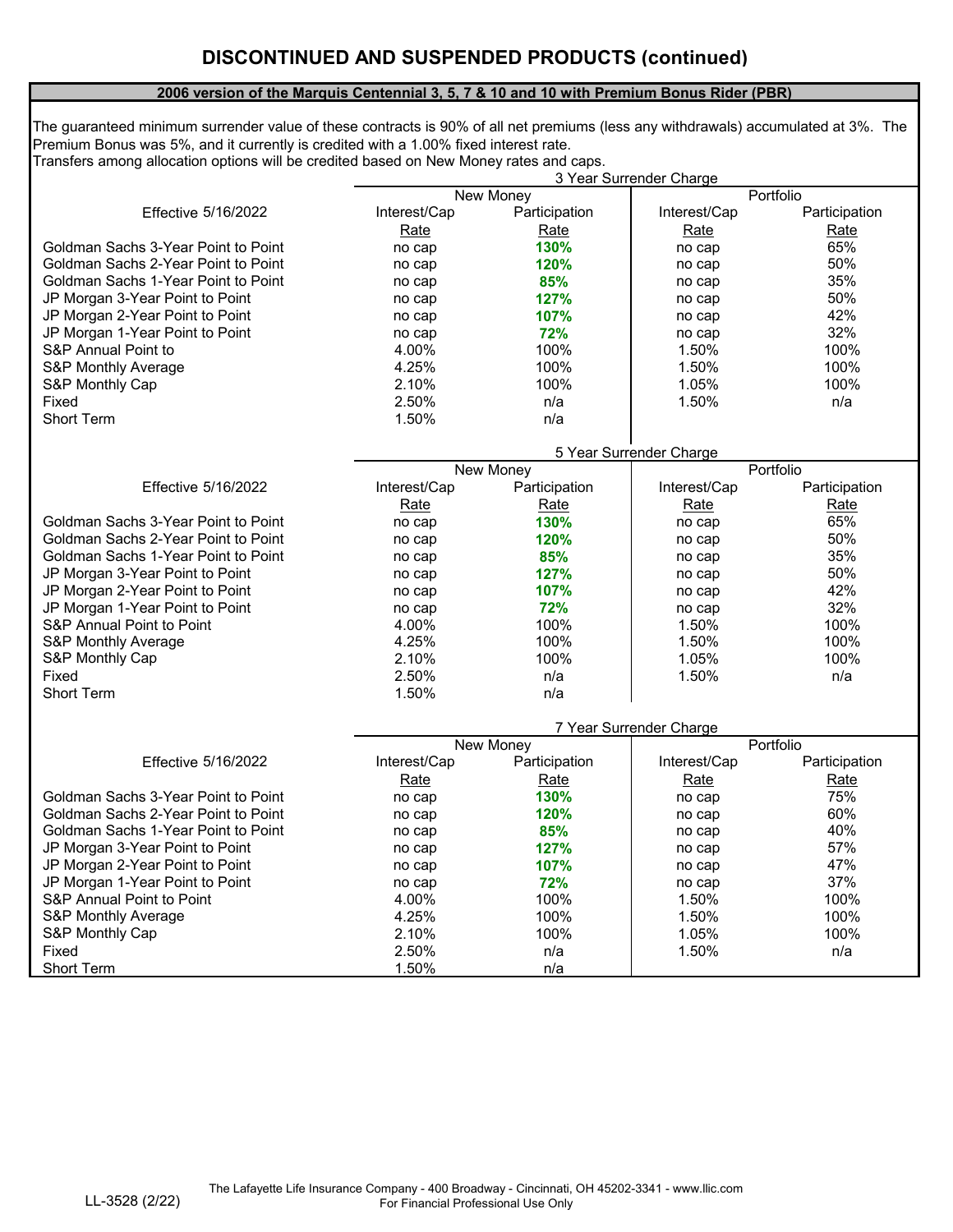#### **2006 version of the Marquis Centennial 3, 5, 7 & 10 and 10 with Premium Bonus Rider (PBR)**

The guaranteed minimum surrender value of these contracts is 90% of all net premiums (less any withdrawals) accumulated at 3%. The Premium Bonus was 5%, and it currently is credited with a 1.00% fixed interest rate. Transfers among allocation options will be credited based on New Money rates and caps.

|                                            | 10 Year Surrender Charge |                                                   |              |               |  |
|--------------------------------------------|--------------------------|---------------------------------------------------|--------------|---------------|--|
|                                            |                          | New Money                                         |              | Portfolio     |  |
| <b>Effective 5/16/2022</b>                 | Interest/Cap             | Participation                                     | Interest/Cap | Participation |  |
|                                            | Rate                     | Rate                                              | Rate         | <b>Rate</b>   |  |
| Goldman Sachs 3-Year Point to Point        | no cap                   | 130%                                              | no cap       | 90%           |  |
| <b>Goldman Sachs 2-Year Point to Point</b> | no cap                   | 120%                                              | no cap       | 70%           |  |
| <b>Goldman Sachs 1-Year Point to Point</b> | no cap                   | 85%                                               | no cap       | 45%           |  |
| JP Morgan 3-Year Point to Point            | no cap                   | 127%                                              | no cap       | 67%           |  |
| JP Morgan 2-Year Point to Point            | no cap                   | 107%                                              | no cap       | 52%           |  |
| JP Morgan 1-Year Point to Point            | no cap                   | 72%                                               | no cap       | 40%           |  |
| <b>S&amp;P Annual Point to Point</b>       | 4.00%                    | 100%                                              | 2.00%        | 100%          |  |
| <b>S&amp;P Monthly Average</b>             | 4.25%                    | 100%                                              | 2.00%        | 100%          |  |
| S&P Monthly Cap                            | 2.10%                    | 100%                                              | 1.05%        | 100%          |  |
| Fixed                                      | 2.50%                    | n/a                                               | 1.50%        | n/a           |  |
| <b>Short Term</b>                          | 1.50%                    | n/a                                               |              |               |  |
|                                            |                          |                                                   |              |               |  |
|                                            |                          | 10 Year Surrender Charge with Premium Bonus Rider |              |               |  |
|                                            |                          | New Money                                         |              | Portfolio     |  |
| <b>Effective 5/16/2022</b>                 | Interest/Cap             | Participation                                     | Interest/Cap | Participation |  |
|                                            | Rate                     | Rate                                              | Rate         | Rate          |  |
| Goldman Sachs 3-Year Point to Point        | no cap                   | 85%                                               | no cap       | 45%           |  |
| Goldman Sachs 2-Year Point to Point        | no cap                   | 80%                                               | no cap       | 30%           |  |
| <b>Goldman Sachs 1-Year Point to Point</b> | no cap                   | 60%                                               | no cap       | 20%           |  |
| JP Morgan 3-Year Point to Point            | no cap                   | 92%                                               | no cap       | 32%           |  |
| JP Morgan 2-Year Point to Point            | no cap                   | 75%                                               | no cap       | 27%           |  |
| JP Morgan 1-Year Point to Point            | no cap                   | 52%                                               | no cap       | 17%           |  |
| <b>S&amp;P Annual Point to Point</b>       | 2.75%                    | 100%                                              | 1.50%        | 100%          |  |
| <b>S&amp;P Monthly Average</b>             | 2.75%                    | 100%                                              | 1.50%        | 100%          |  |
| S&P Monthly Cap                            | 1.40%                    | 100%                                              | 1.00%        | 100%          |  |
| Fixed                                      | 1.75%                    | n/a                                               | 1.50%        | n/a           |  |
| <b>Short Term</b>                          | 1.50%                    | n/a                                               |              |               |  |
|                                            |                          |                                                   |              |               |  |

#### **Marquis Flex 5 - Qualifed Markets Only [412(e)(3)]**

*For 412 Fully Insured business only. Rates also apply to existing business.* The guaranteed minimum interest rate for these contracts will be 3%.

|        |                        |            |                            | Fixed                  | <b>Participation Rate</b> | Cap Rate       |
|--------|------------------------|------------|----------------------------|------------------------|---------------------------|----------------|
|        |                        | Guaranteed | New Money                  | Portfolio              |                           | Annual         |
|        |                        | Rate       | Rate                       | Rate                   |                           | Point to Point |
|        | <b>Effective Date:</b> |            | 5/16/2022                  | 5/16/2022              | 5/16/2022                 | 5/16/2022      |
|        |                        |            | <b>Non-Oregon Business</b> |                        |                           |                |
| 5 Year |                        | 3.00%      | 3.00%                      | 3.00%                  | 100%                      | 3.00%          |
|        |                        |            |                            | <b>Oregon Business</b> |                           |                |
| 5 Year |                        | 3.00%      | 3.00%                      | 3.00%                  | 40%                       | 5.00%          |

#### **Marquis Advant-Edge 5 & 10**

*For existing business only.* The guaranteed minimum interest rate is 2% for the first 10 policy years and 3% thereafter.

|                        |            | Fixed            |           | <b>Participation Rate</b> | Cap Rate       |
|------------------------|------------|------------------|-----------|---------------------------|----------------|
|                        | Guaranteed | <b>New Money</b> | Portfolio |                           | Annual         |
|                        | Rate       | Rate             | Rate      |                           | Point to Point |
| <b>Effective Date:</b> |            | 5/16/2022        | 5/16/2022 | 5/16/2022                 | 5/16/2022      |
| 10 Year                | 2.00%      | 2.00%            | 2.00%     | 100%                      | 2.00%          |
| 5 Year                 | $2.00\%$   | 2.00%            | 2.00%     | 100%                      | 2.00%          |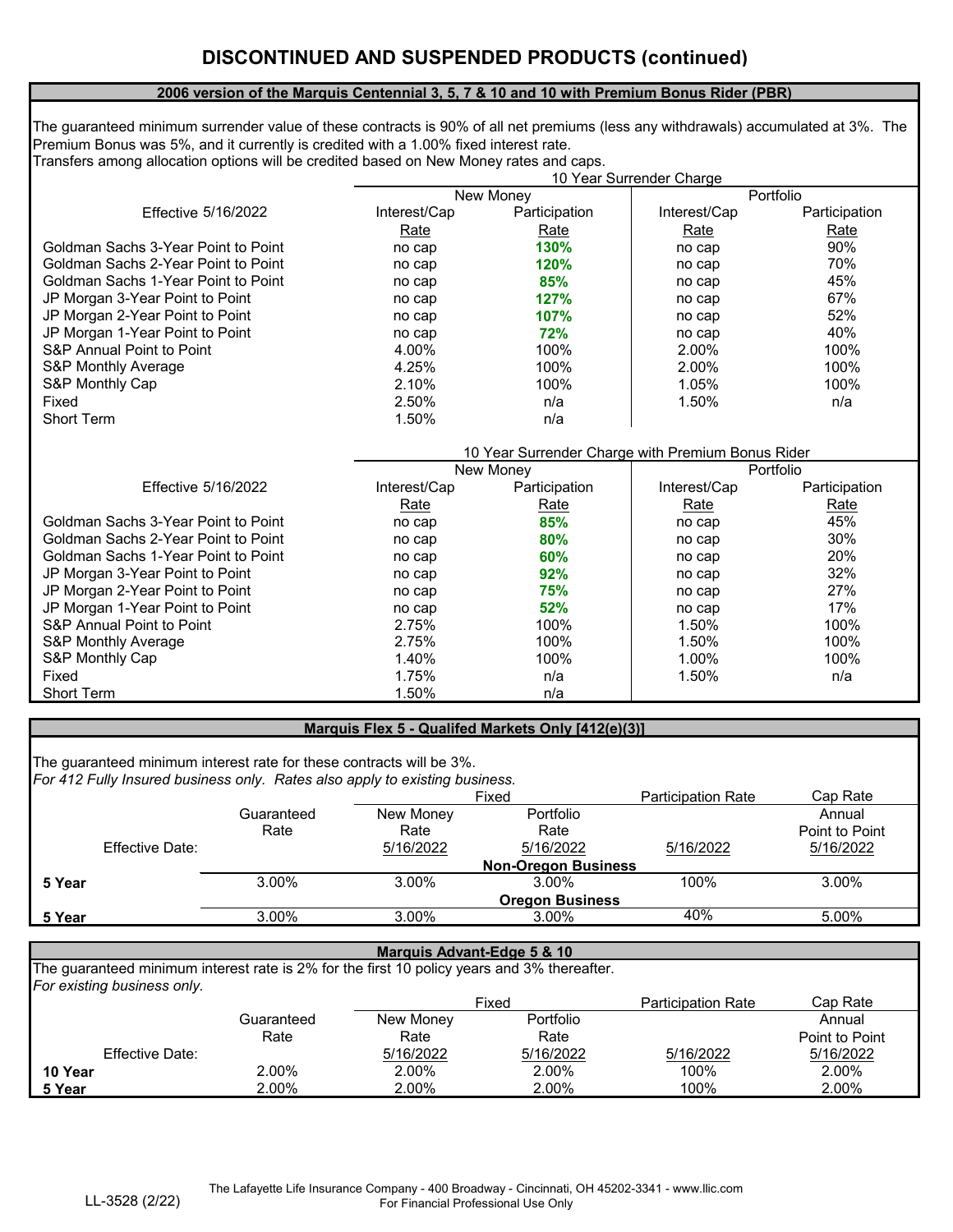# **DISCONTINUED AND SUSPENDED PRODUCTS (continued)**

#### **Marquis Flex 1, 5 and 10 with 3% Guaranteed Rate**

| The guaranteed minimum interest rate is 3%. |            |                        |                            |           |                |  |
|---------------------------------------------|------------|------------------------|----------------------------|-----------|----------------|--|
| For existing business only.                 |            |                        | Fixed                      |           | Cap Rate       |  |
|                                             | Guaranteed | New Money              | Portfolio                  |           | Annual         |  |
|                                             | Rate       | Rate                   | Rate                       |           | Point to Point |  |
| <b>Effective Date:</b>                      |            | 5/16/2022              | 5/16/2022                  | 5/16/2022 | 5/16/2022      |  |
|                                             |            |                        | <b>Non-Oregon Business</b> |           |                |  |
| 10 Year                                     | 3.00%      | 3.00%                  | 3.00%                      | 100%      | 3.00%          |  |
| 5 Year                                      | 3.00%      | 3.00%                  | 3.00%                      | 100%      | 3.00%          |  |
| 1 Year                                      | 3.00%      | 3.00%                  | 3.00%                      | 100%      | 3.00%          |  |
|                                             |            | <b>Oregon Business</b> |                            |           |                |  |
| 10 Year                                     | 3.00%      | 3.00%                  | 3.00%                      | 40%       | 5.00%          |  |
| 5 Year                                      | 3.00%      | 3.00%                  | 3.00%                      | 40%       | 5.00%          |  |
| 1 Year                                      | 3.00%      | 3.00%                  | 3.00%                      | 40%       | 5.00%          |  |

#### **Marquis Flex 5, 10 and Group with 1.5% Guaranteed Rate**

| The guaranteed minimum interest rate is 1.5%.<br>For existing business only. |            | Fixed     |           | <b>Participation Rate</b> | Cap Rate       |
|------------------------------------------------------------------------------|------------|-----------|-----------|---------------------------|----------------|
|                                                                              | Guaranteed | New Money | Portfolio |                           | Annual         |
|                                                                              | Rate       | Rate      | Rate      |                           | Point to Point |
| <b>Effective Date:</b>                                                       |            | 5/16/2022 | 5/16/2022 | 5/16/2022                 | 5/16/2022      |
| 10 Year                                                                      | .50%       | 1.50%     | 2.00%     | 100%                      | 2.50%          |
| 5 Year                                                                       | $.50\%$    | 1.50%     | 1.80%     | 100%                      | 2.00%          |
| Group                                                                        | .50%       | .50%      | $.80\%$   | 100%                      | 2.00%          |

| <b>Miscellaneous Fixed Interest Annuities</b> |                             |                                    |  |  |
|-----------------------------------------------|-----------------------------|------------------------------------|--|--|
| For existing business only.                   | New Money Rate<br>5/16/2022 | <b>Portfolio Rate</b><br>5/16/2022 |  |  |
| Marquis Plus (Participation Rate 30%)         |                             | 3.00%                              |  |  |
| Horizon (FPA 84)                              |                             | 4.00%                              |  |  |
| Horizon (FPA 84) Fully Insured 412i Plans     |                             | 4.00%                              |  |  |
| Horizon 1 (FPA 93-1)                          | 4.00%                       | 4.00%                              |  |  |
| Horizon 1 (FPA 84-1)                          | 4.00%                       | 4.00%                              |  |  |
| Horizon V (FPA 84-5) 5 Year Renewal           | 4.00%                       | 4.00%                              |  |  |
| Horizon G (DAGA $-90$ )                       | 4.00%                       | 4.00%                              |  |  |
| Horizon S (SPDA-93-1)                         | 4.00%                       | 4.00%                              |  |  |
| Pension Side Agreement (PSF-88)               | 4.00%                       | 4.00%                              |  |  |

#### **Marquis Centennial IUL**

*For existing business only.*

|      |                           |                         |             | Cap Rates (New Money)        |                        |  |
|------|---------------------------|-------------------------|-------------|------------------------------|------------------------|--|
|      |                           | <b>Unallocated Rate</b> | Fixed       | A                            | B                      |  |
|      |                           | (New Money)             | (New Money) | <b>Annual Point to Point</b> | <b>Monthly Average</b> |  |
|      | <b>Effective Date:</b>    | 5/16/2022               | 5/16/2022   | 5/16/2022                    | 5/16/2022              |  |
| Rate |                           | 4.00%                   | 4.00%       | 6.50%                        | 7.50%                  |  |
|      | <b>Participation Rate</b> |                         |             | 130%                         | 130%                   |  |
|      |                           |                         |             | Cap Rates (Portfolio)        |                        |  |
|      |                           | <b>Unallocated Rate</b> | Fixed       | Α                            | B                      |  |
|      |                           | (Portfolio)             | (Portfolio) | <b>Annual Point to Point</b> | <b>Monthly Average</b> |  |
|      | <b>Effective Date:</b>    | 5/16/2022               | 5/16/2022   | 5/16/2022                    | 5/16/2022              |  |
| Rate |                           | 3.90%                   | 3.90%       | 5.75%                        | 7.25%                  |  |
|      | <b>Participation Rate</b> |                         |             | 130%                         | 130%                   |  |